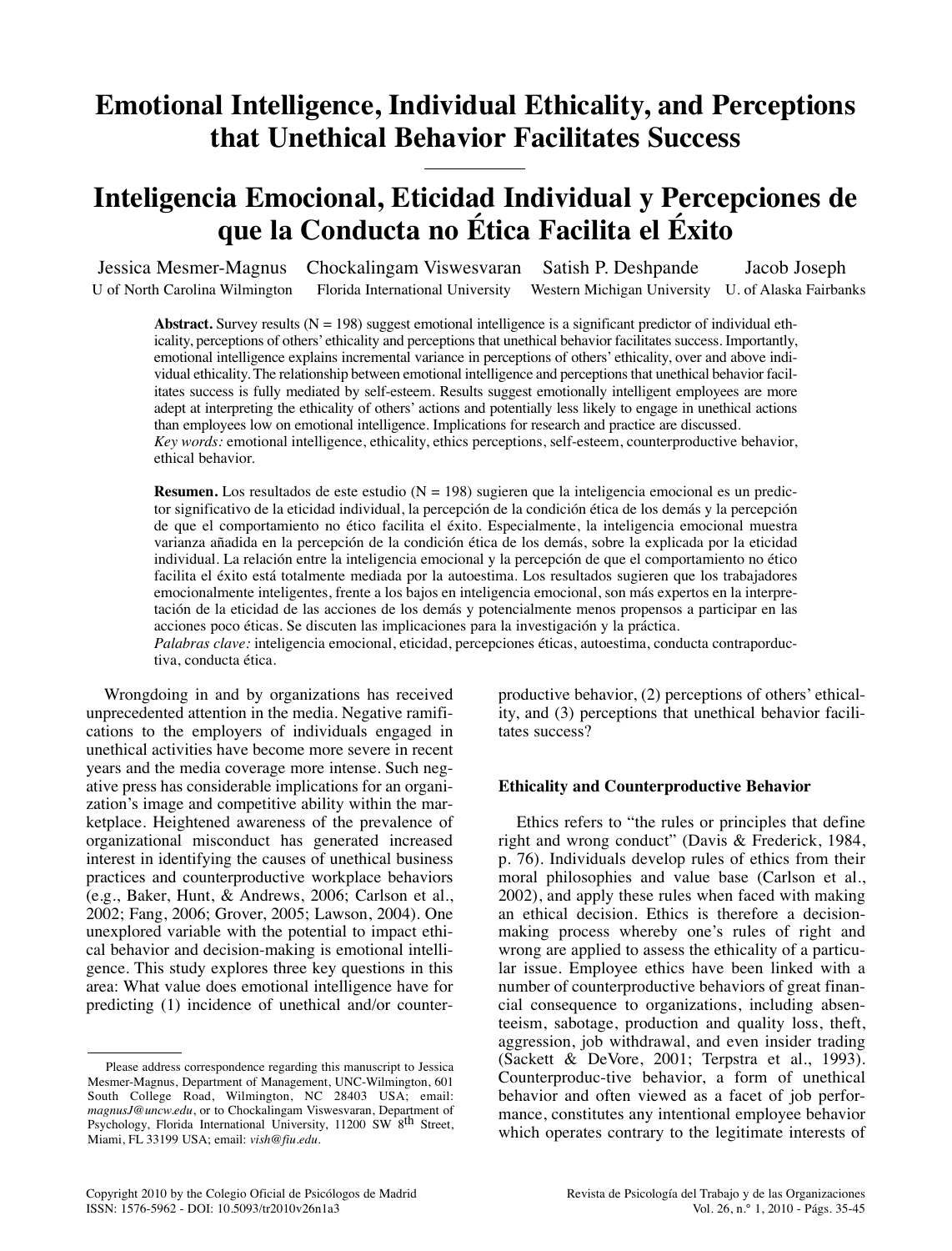the organization (Sackett & DeVore, 2001). Researchers have identified a number of individual, perceptual, and contextual variables that may have implications for when and why employees choose to engage in questionable activities. For example, personality variables (e.g., conscientiousness), job characteristics (e.g., autonomy), and work environment characteristics (e.g., "honesty climate") are known to correlate with counterproductive behavior (Sackett & DeVore, 2001). Not surprisingly, an individual's integrity and personal beliefs of what constitutes ethical versus unethical behavior may also predict a tendency toward engaging in counterproductive workplace behaviors (Terpstra et al., 1993).

Interestingly, in their confessions of wrongdoing, wrongdoers often cite as reason for their actions a belief that such (unethical) behavior was a necessary prerequisite to succeeding in an otherwise unethical world (Terpestra et al., 1993; Tyson, 1990). Specifically, many wrongdoers report thinking that others around them are engaging in (far worse) unethical actions (Morgan, 1993; Vitell & Davis, 1990). These individuals believe that in order to compete, they must compromise their own ethical standards (Bersoff, 1999). Further, individuals tend to (wrongly) believe they are more ethical than their counterparts (McDonald & Zepp, 1988; Tyson, 1990). Thus, as individual ethicality declines, evaluations of others' ethicality become more negative. Taken as a whole, it appears that even the most ethical employee may resort to engaging in counterproductive behavior, and justify doing so on the basis of perceptions that "everyone else is doing it," or "it is not as bad as what others are doing" (Newstrom & Ruch, 1975, p. 36).

In sum, research suggests ethical decision-making (and, hence, unethical action) involves not only an individual's own ethical standards, but also his or her perceptions of the prevalence of wrongdoing occurring around them (Newstrom & Ruch, 1990). Specifically, individual behavior (including unethical behavior) is thought to be influenced both directly and indirectly by social and group norms (cf. Theory of Reasoned Action; Fishbein & Ajzen, 1975). When individuals perceive group norms are operating to support the prevalence of and engagement in unethical behavior, they may be influenced to conform to group norms by adjusting their ethics-related decision-making and engaging in more unethical actions. Research suggests normative pressures exerted by group norms, especially those that support illegal or unethical behavior, are quite influential (e.g., Greenberger, Miceli, & Cohen, 1987; Miller & Grush, 1986). Further, normative pressure to accept and engage in unethical behavior may be even greater in larger and more highly cohesive groups and organizations (Festinger et al., 1950; Latane, 1981). As such, we would expect:

*Hypothesis 1. Individuals' self-reported unethical behaviors are correlated with their perceptions of the unethical behaviors of others, such that the more likely an individual is to engage in an unethical practice, the more likely they believe others are doing the same.*

*Hypothesis 2. Individuals perceive themselves to be more ethical than their counterpart others. Self-reported tendency to engage in unethical behaviors will reflect a greater degree of ethicality than perceptions of others' ethics.*

# **Emotional Intelligence**

Our purpose in conducting this research was to explore the role of emotional intelligence (EI) in ethical decision-making, specifically in (1) individual ethicality, (2) perceptions of others' ethics, (3) the amount of difference in perceived ethicality between self- and other-ratings (e.g., individuals often perceive others as less ethical; does EI impact this degree of discrepancy between self- and other-ethics perceptions), and (4) perceptions that unethical behavior facilitates success. To date, no empirical research has examined the EIethical perceptions link. Emotional intelligence, also referred to as emotional literacy, the emotional quotient, and personal, social, or interpersonal intelligence (Dulewicz & Higgs, 2000), has received increasing attention since the 1995 publication of the Goleman book popularizing the construct. EI refers to the ability to perceive and regulate emotions appropriately, and may be defined as the set of verbal and non-verbal abilities that enable a person to generate, recognize, express, understand, and evaluate their own and others' emotions, in order to guide the necessary thinking and action to successfully cope with environmental demands and pressures (Joseph & Newman, 2010; Law, Wong, & Song, 2004; VanRooy & Viswesvaran, 2004). Individuals high in EI are able to effectively understand and perceive emotion within themselves and others, and successfully regulate and utilize their emotions for purposeful action (Law et al., 2004). Emotional intelligence is known to be predictive of successful performance across employment, academic, and life settings (Van Rooy & Viswesvaran, 2004), and particularly in jobs high in emotional labor (Joseph & Newman, 2010).

Emotional intelligence may also predict unethical behavior within these contexts. To the extent that moral reasoning develops from perceptions of the ethicality of others, individual ethicality will be influenced by perceptions of the behaviors of others (cf. Kohlberg, 1984). Further, to the extent that perceptions of unethical behavior (e.g., its perceived acceptability, antecedents, and consequences) are predicated on understanding and empathizing with the origins of self and other behavior (c.f., Hoffman, 1984) as well as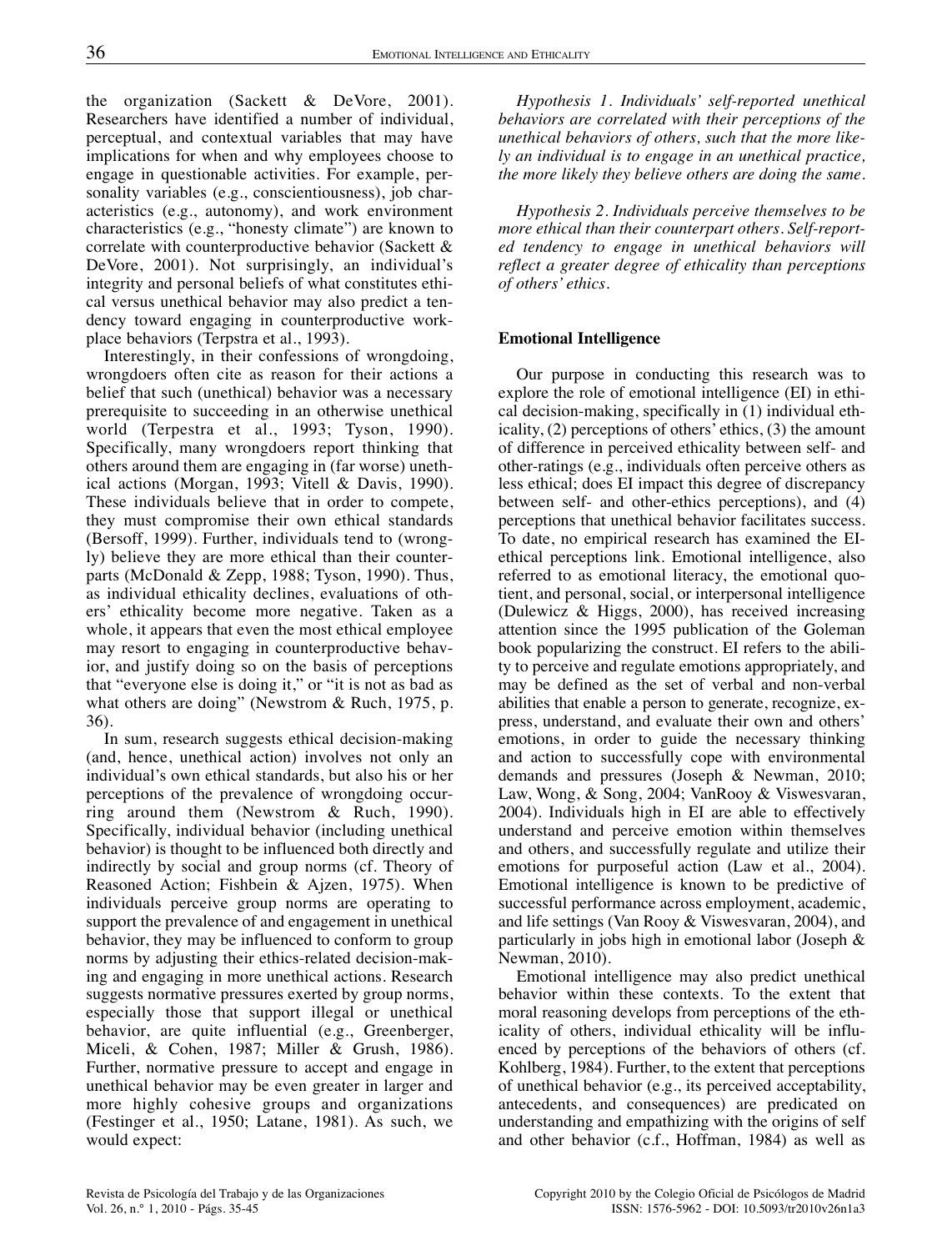attributions of emotions to others' behaviors, understanding and managing one's emotions, etc., EI will be related to ethicality.

In essence, there are two components of emotional intelligence, a cognitive and an empathy component (c.f., Hoffman, 1984). High emotionally intelligent individuals are more adept at reasoning through the (emotional) antecedents of their own and others' behavior and using this information to guide thinking and action (Mayer & Salovey, 1993). The cognitive component permits accurate perceptions of others' emotions and emotion-focused behaviors. The empathy component facilitates empathetic understanding of the origins or antecedents of these emotions, and thus mitigates negative attributions about others. Individuals high on emotional intelligence will be able to manage their emotions and react less aggressively to the behaviors of others. Although research suggests individual ethicality is correlated with perceptions of others' ethics (Terpstra et al., 1993), it seems that high EI individuals would be more adept at deciphering others' (ethical or unethical) behaviors than low EI individuals. This ability would contribute to their capacity to discern another person's ethicality and ethics-related behaviors. Specifically, individuals high on EI will also more likely empathize with others' behaviors and attribute less negative motives to others' behaviors. Since emotionally intelligent people are better able to correctly deduce others' emotions, they may be more likely to overlook others' unethical behavior on the grounds of mitigating circumstances. This is not to say that those high on EI will condone such behaviors as they will also consider the emotions of victims; it is only asserted that they will attribute less un-ethicality to others. Given this, we propose the following hypotheses:

*Hypothesis 3. Emotional intelligence is correlated with individual ethicality, such that high EI individuals will report engaging in fewer unethical behaviors than low EI individuals.*

*Hypothesis 4. Emotional intelligence is correlated with perceptions of others' ethicality, such that low EI individuals perceive others as more unethical than high EI individuals.*

Not only should EI contribute additional variance to our understanding of other-ethics perceptions, it may even inform our understanding of the oft-cited discrepancy between perceptions of self- and other-ethics (Pitt & Abratt, 1986; Tyson, 1990). High EI individuals are likely to be more accurate in their evaluations of others' ethicality. [As such, they will be less likely to rate other people on the extreme ends of ethicality (e.g., particularly low ethicality).] Low EI individuals, on the other hand, are less adept at interpreting the origins of others' behaviors, and are more likely to over-rate the extent to which others' are unethical. Emotional

intelligence, then, likely adds unique variance to otherethics perceptions over and above individual ethicality.

*Hypothesis 5. Emotional intelligence will explain incremental variance in perceptions of others' ethicality, over and above individual ethicality.*

Further, the interaction between individual ethicality and emotional intelligence may explain the amount of difference between perceptions of self- and other-ethicality. Highly emotionally intelligent individuals and highly ethical individuals are better judges of others ethicality than are either low EI or low ethicality individuals. So, an individual who is both highly emotionally intelligent and highly ethical would be the best judge of others' ethicality (the worst judge being a low EI, low ethicality individual). A high EI, highly ethical individual is likely to rate others' ethics closer to their own ethics rating, whereas a low EI, unethical individual's rating of others' ethics is not only likely to be lower than their own ethics ratings, but much lower. Given this, we would expect that EI will not only explain incremental variance in perceptions of others' ethicality, but will also interact with individual ethicality in predicting others' ethics perceptions (such that the difference between self and other ethics perceptions will be greater for low EI individuals than high EI individuals).

*Hypothesis 6. Emotional intelligence will impact the degree of discrepancy between individual ethicality and perceptions of others' ethicality, such that high EI individuals will report less discrepancy between self and other ethicality than low EI individuals.*

## **Ethics Behavior and Success**

Evidence suggests wrongdoers may be motivated to engage in unethical activities by the desire to succeed or by the need to compete within the work context (e.g., Grover, 2005; Morgan, 1993; Terpstra et al., 1993). Media reports of late have yielded wrongdoer confessions of committing unethical behavior because of the perception that it was required for personal or organizational success (Terpstra et al., 1993). Clearly, an individual's own ethical standards would relate to perceptions that unethical practices are necessary precursors to success. For example, an unethical individual may rationalize his/her unethical behaviors or tendencies as being necessary to succeed in an otherwise unethical world. Ethical individuals, on the other hand, are probably less likely to prescribe to the notion that success is contingent upon unethical actions.

Other potential factors predicting perceptions of the role of ethics and success may include self-esteem (SE) and emotional intelligence (EI). To the extent perceptions of ethical behavior are predicated on understanding self and other behavior and on the ability to have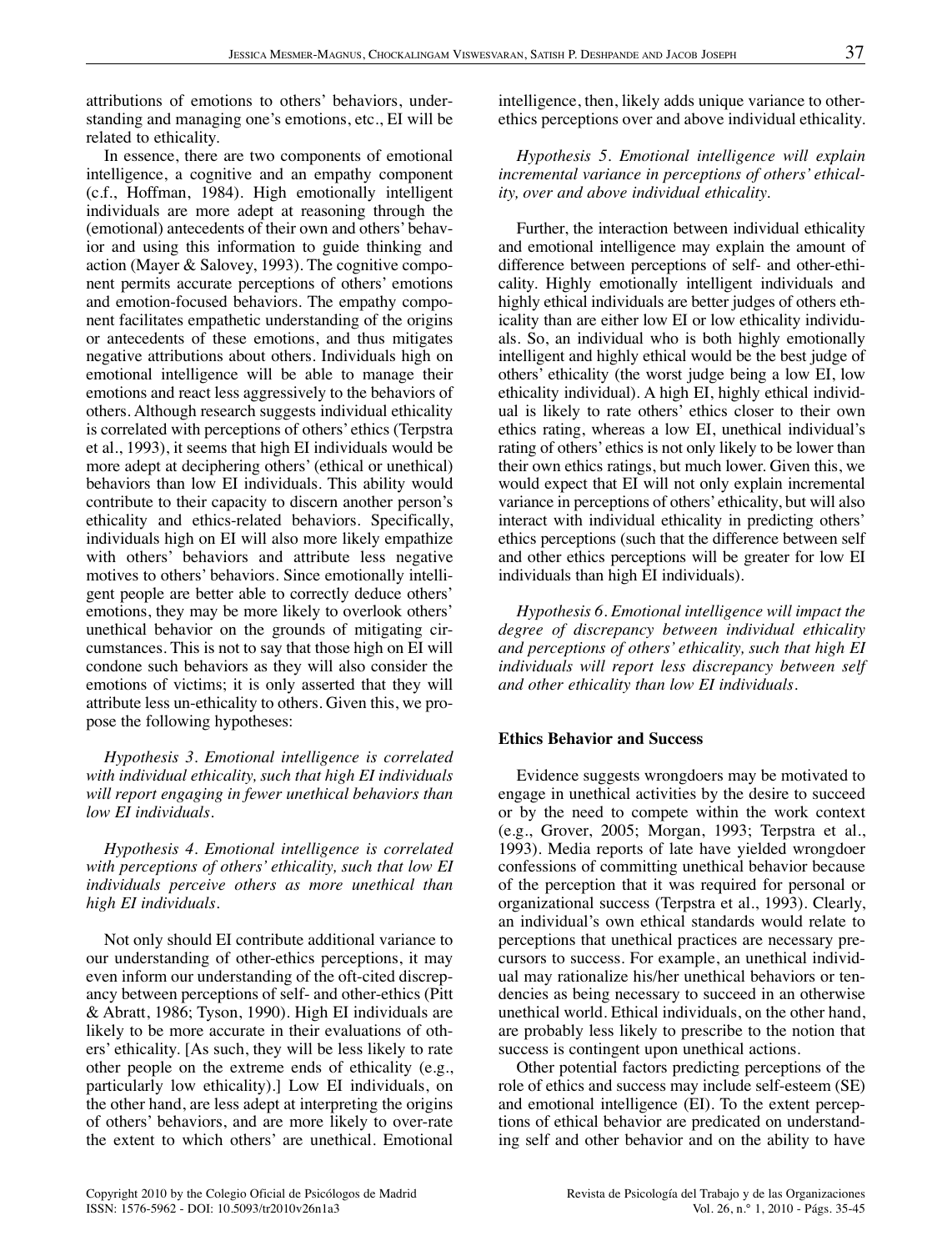empathy with others, EI will be related to perceptions of ethicality in relation to success. We would expect that high EI individuals, who are less likely to believe others are unethical and are more ethical themselves, would be less likely to believe they must behave unethically to succeed. Further, we expect this relationship is likely mediated by self-esteem. Specifically, high EI individuals are often more successful in their interactions with others (due to their adeptness at recognizing and utilizing emotion and emotion-focused behaviors; e.g., Fox & Spector, 2000; Goleman, 1995; Mayer & Salovey, 1993), contributing to the development of a higher self-esteem (Gundlach, Martinko, & Douglas, 2003; Rosenberg, 1965; Schutte, Malouff, Simonek, McKenley, & Hollander, 2002). Further, high selfesteem individuals, who have a higher evaluation of their competence and self-worth, are more likely to believe they are capable of succeeding on their own merits. In contrast, low self-esteem individuals have a lower opinion of their self-worth, an evaluation which extends to their perceived ability to succeed in a variety of situations (Rosenberg, 1965). Low self-esteem individuals may regard unethical behaviors as being a necessary crutch to compete with others. Given this, we hypothesize individual ethicality, perceptions of others' ethicality, self-esteem and emotional intelligence will correlate with perceptions unethical behavior is necessary for success. Further, we speculate the relationship between EI and ethics and success perceptions is mediated by self-esteem such that high EI individuals will be less likely to perceive unethical behavior facilitates success due to higher self-esteem.

*Hypothesis 7. Individual ethicality, perceptions of others' ethicality, self-esteem, and emotional intelligence will correlate with perceptions unethical behavior facilitates success, such that the higher an individual's ethicality, self-esteem, and perceptions of others' ethicality, the less likely they will perceive unethical behavior is necessary for success.*

*Hypothesis 8. Self-esteem will mediate the relationship between EI and ethics and success perceptions.*

#### **Method**

#### *Participants & Procedure*

To examine these hypotheses, we surveyed 198 undergraduate students (45% male, 55% female) as to their own ethics, their perceptions of others' ethics, their perceptions of the role of ethicality in success, and assessed their emotional intelligence. Two-thirds of the participants were currently employed either full time or on part-time basis. Participants were solicited from undergraduate business administration and psychology courses in two mid-size universities located in the midand north-western regions of the United States and participated in this study in exchange for course credit. Participant age averaged 24 years old, and ranged from 17-52. Seventy-three percent were Caucasian, 4% African-American, 5% Hispanic, 6% Asian/Pacific Islander, 10% Alaska Native/American Indian. Thirtyseven percent were currently employed on a full-time basis; the remaining were currently not employed (31%) or were employed on a part-time basis (31%). Participants reported having worked an average of 7.7 years, at least on a part-time basis (84% of the sample had worked for 10 or fewer years)<sup>1</sup>. Eighty-one participants (41%) reported having taken a college-level course in business ethics. Participants were asked to be candid when answering the survey, and were assured of their anonymity and confidentiality.

#### *Measures*

Surveys included measures of individual ethicality, perceived other-ethics, emotional intelligence, social desirability, self-esteem, ethics and success perceptions, and sample demographics. All items were scaled on a 4-point likert-type scale  $(4 = "mostly agree"; 1 =$ "mostly disagree").

*Individual ethicality.* Twelve items were used to assess participant ethicality. Respondents indicated the extent to which they would engage in a number of unethical behaviors (e.g., make personal calls from work, surf the web from work, use a fake ID to gain access to a bar, cheat on an exam, do homework for a close friend, download term papers from the internet). Items were adapted from a scale used by Lawson (2004) for use with a student population. Results of a confirmatory factor analysis indicate these scale items load to a single factor; the coefficient alpha for this scale was .81.

*Other-ethics.* Participant perceptions of the ethicality of others were assessed using the same behaviors as posed in the individual ethicality scale; the scale items were the same, only the referent changed. Participants were asked to rate their perceptions, based upon previous experience, about the ethicality of college students at their university (e.g., "Students surf the web at work", "Students download term papers off the internet", "Students take office supplies home"). Results of a confirmatory factor analysis indicate these scale items load to a single factor; the coefficient alpha for this scale was .90.

*Emotional intelligence.* Emotional intelligence was assessed using a 16-item measure published by Law et

<sup>1</sup> In order to assess the potential our results can be generalized to working people, we computed t-tests to assess whether ethics perceptions differed as a function of working status. The results of these t-tests indicate there is no difference in ethics perceptions as a function of working status (Other ethics perceptions,  $t = -.323$ ,  $p > .05$ ; ethics & success perceptions,  $t = 1.109$ ,  $p > .05$ ).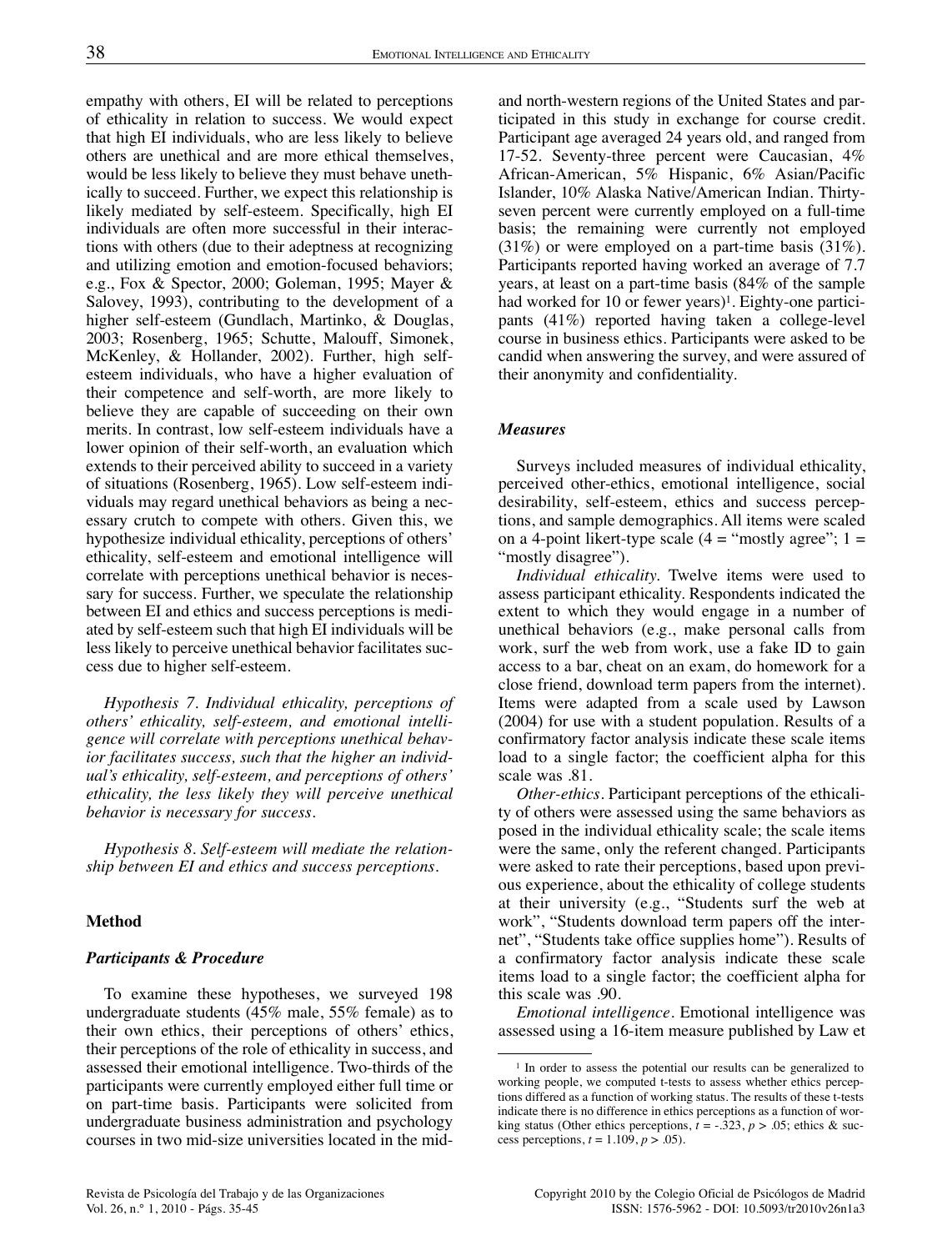al. (2004; e.g., "I have a good sense of why I have certain feelings most of the time", "I am a good observer of other's emotions"). This scale purports to assess four sub-dimensions of emotional intelligence, including self-emotions appraisal, other-emotions appraisal, use of emotion, and regulation of emotion. The intercorrelations among the four scales were high enough in this sample to support the use of the total score, which is more reliable than the four sub-scales. Further, the total scale score is used in most organizational decision-making. The coefficient alpha for this scale is .88.

*Ethics and success perceptions.* Perceptions of the role of ethics in success was assessed using a 6-item scale (e.g., successful students are generally more ethical than unsuccessful students) adapted from a similar of EI in perceptions of ethics, we assessed tendency toward socially desirable responding as a potential control variable using Marlow and Crowne's (1961) 33-item social desirability scale. Sample items include "No matter who I'm talking to, I'm always a good listener" and "My table manners at home are as good as when I eat out at a restaurant." Higher scores on this scale indicate greater socially desirable responding. The coefficient alpha for this scale is .74.

### **Results**

Descriptive statistics and correlations for key study variables are reported in Table 1. Means and standard

| Variable                    | Mean  | <b>SD</b> |           |         | 3.       | 4.      | 5.      | 6.      |     | 8.  |
|-----------------------------|-------|-----------|-----------|---------|----------|---------|---------|---------|-----|-----|
| 1. Individual Ethicality    | 2.01  | .60       | (.81)     |         |          |         |         |         |     |     |
| 2. Perceived Other Ethics   | 2.89  | .66       | .46**     | (90)    |          |         |         |         |     |     |
| 3. Emotional Intelligence   | 3.15  | .46       | .01       | .10     | (88)     |         |         |         |     |     |
| 4. Social Desirability      | 2.61  | .30       | $-42**$   | $-36**$ | $.44**$  | (74)    |         |         |     |     |
| 5. Ethics and Success       | 2.01  | .59       | $-0.29**$ | $-19**$ | $-.22**$ | $-27**$ | (.74)   |         |     |     |
| 6. Self-Esteem              | 3.33  | .60       | $-0.02$   | $-0.09$ | $.45**$  | $.20**$ | $-34**$ | (.87)   |     |     |
| 7. Age                      | 24.75 | 7.50      | $-.17*$   | $-.20*$ | .01      | .19*    | $-.10$  | $-0.06$ |     |     |
| 8. Gender                   |       |           | $-0.09$   | $-0.02$ | .03      | .10     | $-.09$  | .03     | .08 |     |
| 9. Ethics class ever taken? |       |           | $.15*$    | .06     | $-0.02$  | $-.16*$ | .04     | -.07    | .10 | .03 |

 $* p < .05;$  \*\*  $p < .01$ . Gender coded 1 = male and 2 = female. Ethics class taken coded as 0 = no and 1 = yes.

measure by Vitell and Davis (1990). Higher scores on this scale indicate a greater perception unethical behavior is a necessary precursor to success. The coefficient alpha for this scale is .74.

*Self-Esteem.* Self-esteem was assessed using the 10-<br>item Rosenberg Self-Esteem Scale (1965). Self-Esteem Respondents indicated the extent to which they agreed with items regarding their self-perceived worth. An example item is "I feel that I am a person of worth, at least on an equal basis with others." The coefficient alpha for this scale is .87.

*Social desirability.* Research suggests social desirability response bias (SD) has the potential to alter self-reported ethical behaviors in ethics research (Randall & Fernandes, 1991). To control for the potential that SD would cloud our understanding of the role

deviations for the scales are computed based upon the number of scale items, such that the average response as opposed to the overall scale mean is reported. As expected, socially desirable responding correlated with both reports of individual ethicality and perceptions of other-ethics, such that the greater an individual's tendency toward socially desirable responding the less likely participants were to report (1) tendencies to engage in unethical behavior  $(r = -0.42, p < 0.01)$  and (2) perceptions others engage in such behaviors ( $r = -0.36$ ,  $p < .01$ ). As such, social desirability was retained as a control variable where appropriate in subsequent analyses. Partial correlations between individual ethicality, other-ethics, self-esteem, and EI, removing the variability explained by social desirability in both variables, are presented in Table 2. Although the zero-

| Variable                  |         |         | 3.      | 4.     |
|---------------------------|---------|---------|---------|--------|
| 1. Individual Ethicality  |         |         |         |        |
| 2. Perceived Other Ethics | $.37**$ |         |         |        |
| 3. Emotional Intelligence | $21**$  | $.32**$ |         |        |
| 4. Self Esteem            | .06     | $-0.5$  | $.39**$ |        |
| 5. Ethics and Success     | $-21**$ | $-0.08$ | $-.14$  | $-.30$ |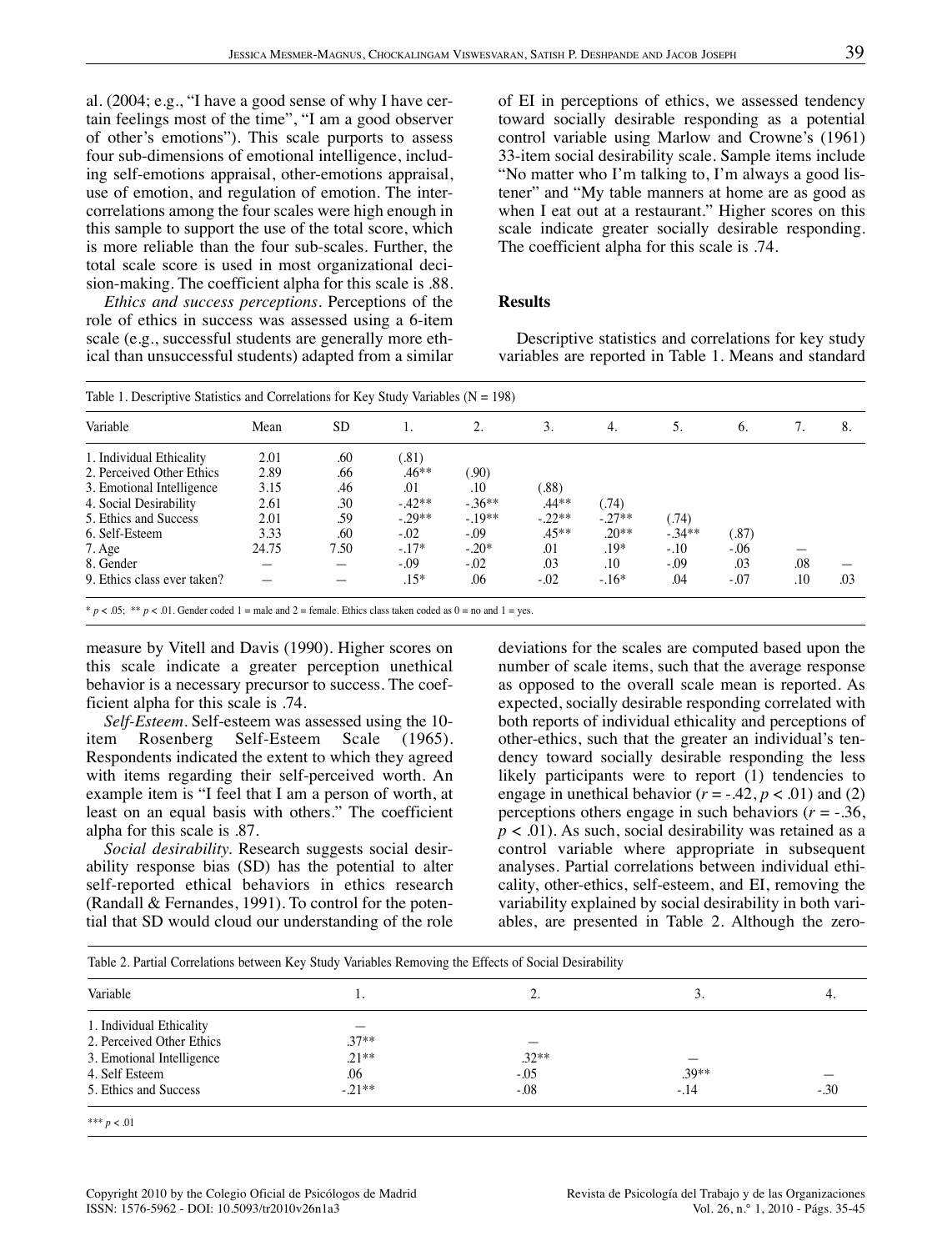|                             | <b>Individual Ethicality</b> | Other-Ethics Perceptions |
|-----------------------------|------------------------------|--------------------------|
| Social Desirability (SD)    | $-51**$                      | $-51**$                  |
| Emotional Intelligence (EI) | $.22**$                      | $.34**$                  |
| Total $R^2$                 | $.20**$                      | $.20**$                  |

Table 3. Regression Results for the Role of Emotional Intelligence in Individual Ethicality and Other-Ethics Perceptions

order correlations did not indicate a statistically significant correlation between emotional intelligence and either individual ethicality or other-ethics, when the effect of socially desirable responding is removed from these correlations, a significant relationship emerges. Indeed, four percent of the variance in individual ethicality and 10% of the variance in other-ethics can be explained by emotional intelligence.

Hypothesis 1 predicted individual ethicality would correlate with perceptions of others' ethicality, such that a greater self-reported tendency to engage in unethical behavior would correspond with a greater perception others are also engaging in these behaviors. Indeed, individual ethicality and perceptions of others' ethicality correlated at .46,  $p < .01$ , indicating approximately 20% shared variance. Importantly, the significant positive relationship between these variables remained even after partialing out the effects of socially desirable responding (see Table 2; partial *r* = .37,  $p < .01$ ).

Hypothesis 2 predicted self-reported tendency to engage in unethical behaviors would reflect a greater degree of ethicality than would perceptions of others' ethics. A t-test was used to compare mean individual ethicality with the mean of perceptions of others' ethicality. As expected, on average participants rated themselves as more ethical than their counterparts  $(t = 18.34, df = 196, p < .01; d = 2.61)$ .

Hypotheses 3 and 4 predicted emotional intelligence would correlate with individual ethicality and perceptions of others' ethicality. These hypotheses were tested using linear regression analysis, controlling for the effects of socially desirable responding (SDR). The results of these analyses are reported in Table 3. EI and SDR each contributed significantly to perceptions of individual and other ethicality, and their resulting models were significant (Individual ethicality,  $R^2 = .20$ ,  $p < .01$ ; Other-Ethics,  $R^2 = .20$ ,  $p < .01$ ). These relationships can also be seen in the partial correlations reported in Table 2.

Hypothesis 5 predicted emotional intelligence would explain incremental variance (over individual ethicality) in others' ethics perceptions. This hypothesis was tested using hierarchical regression analysis, the results of which are presented in Table 4. In the first step, perceptions of others' ethicality (otherethics) was regressed on social desirability (as a control variable) and individual ethicality. The model was significant ( $\mathbb{R}^2 = .23$ ,  $p < .01$ ). Emotional intelligence was added in the second step. The resulting change in R<sup>2</sup> was significant at the  $p < .01$  level (R<sup>2</sup> = .27,  $\Delta$ R<sup>2</sup> = .04), indicating EI added significant incremental variance to others' ethicality perceptions.

Hypothesis 6 predicted EI would moderate the relationship between individual ethicality and others' ethics perceptions, such that the difference between self and other ethics perceptions would be greater for low EI individuals than for high EI individuals. This hypothesis was tested using a three-step moderated regression analysis, wherein the control variable (SDR) and the independent variable (individual ethicality) were added in the first step, the moderator variable (EI) in the second step, and the interaction term (a multiplicative term capturing the interaction between EI and individual ethicality) in the third step (Cohen & Cohen, 1983). The difference between reports of individual ethicality and perceptions of others' ethicality was captured by computing the differ-

|                             | Step 1   | Step 2  |
|-----------------------------|----------|---------|
|                             |          |         |
| Social Desirability (SD)    | $-.20**$ | $-35**$ |
| Individual Ethicality       | $.38**$  | $.32**$ |
| Emotional Intelligence (EI) |          | $.27**$ |
| Total $R^2$                 | $.23**$  | $.27**$ |
| $\Delta R^2$                |          | $.05**$ |

*Note.* All regression coefficients are standardized. \*\* *p* < .01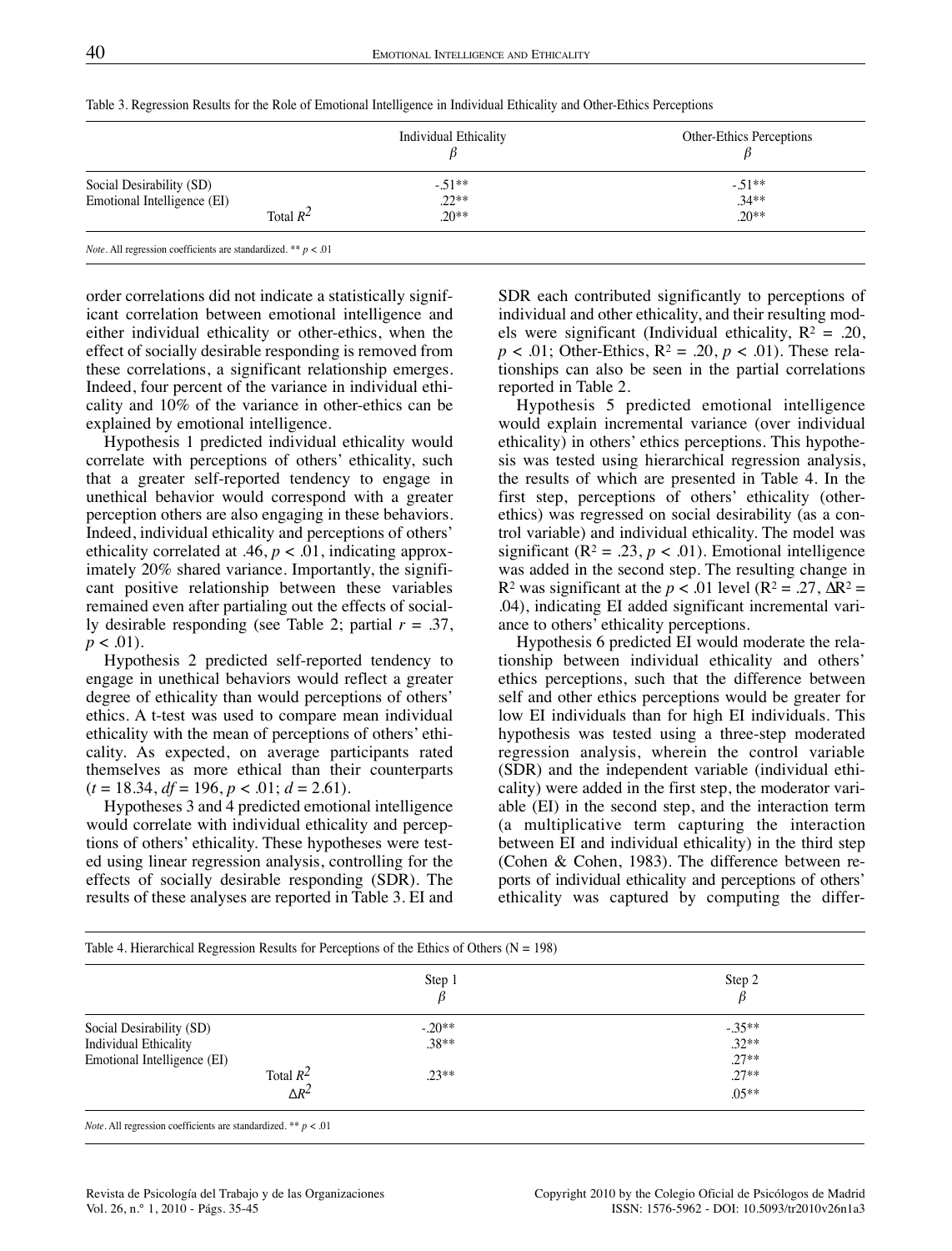|                             | Step 1  | Step 2   | Step 3  |
|-----------------------------|---------|----------|---------|
| Social Desirability (SD)    | $.20**$ | $.35**$  | $.36**$ |
| Individual Ethicality (IE)  | $.54**$ | $.59**$  | $.48**$ |
| Emotional Intelligence (EI) |         | $-.27**$ | $-39**$ |
| IE x EI                     |         |          | .19     |
| Total $R^2$<br>$\Delta R^2$ | $.23**$ | $.29**$  | $.29**$ |
|                             |         | $.06**$  | .01     |

Table 5. Moderated Regression Analysis Results for Emotional Intelligence as a Potential Moderator of the Self- and Other-Ethics Discrepancy

ence between respondent ratings of self- and otherethics. This "discrepancy" variable was used as dependent variable in the moderated regression analysis. The results of this analysis are reported in Table 5. The change in r-squared in the final step was not significant at the  $p = .05$  level, providing no support for the moderation hypothesis. However, it should be noted that emotional intelligence did explain significant incremental variance ( $\Delta R^2 = .06$ ,  $p < .01$ ) in the difference between perceptions of individual versus others' ethicality (e.g., emotional intelligence helps explain why individuals tend to perceive themselves to be more ethical than counterpart others).

As stated in Hypothesis 7, we anticipated perceptions unethical behavior facilitates success would be correlated with individual ethicality, perceptions of others' ethicality, emotional intelligence, and selfesteem. Correlations reported in Table 1 support this hypothesis. People who endorsed the idea that unethical behavior was necessary for success also were more likely to report engaging in unethical behaviors  $(r = -0.29, p < 0.01)$ , perceive others as engaging in unethical behaviors  $(r = -.19, p < .01)$ , and have lower scores on self-esteem  $(r = -.34, p < .01)$  and emotional intelligence  $(r = -.27, p < .01)$  scales.

Hypothesis 8 predicted the impact of emotional intelligence on ethics and success perceptions would be mediated by the effects of self-esteem, such that high EI individuals would have higher self-esteem, and would be less likely to perceive unethical behaviors facilitate success. This hypothesis was tested using guidelines established by Baron and Kenny (1986). According to these guidelines, evidence of mediation is established by computing three regression equations which establish that the independent variable (EI) accounts for significant variance in the mediator variable (self-esteem), the mediator variable accounts for significant variance in the dependent variable (ethics and success perceptions), and that a previously significant relationship between the independent and dependent variable is no longer significant once the first two relationships are controlled. Specifically, in the first equation, self-esteem was regressed on social desirability (as a control variable) and emotional intelligence. This model was significant  $(R^2 = .20, p < .01)$ , and EI explained significant variance in self-esteem  $(\mu = .45, p < .01)$ . In the second equation, ethics and success perceptions were regressed on social desirability and emotional intelligence. This model was also significant ( $\mathbb{R}^2 = .08$ ,  $p < .01$ ) and EI explained significant variance in Ethics and Success perceptions  $(\mu = -.17, p < .05)$ . Finally, in the third equation, ethics and success perceptions were regressed on social desirability, emotional intelligence, and self-esteem. Although the resulting model was significant ( $R^2 = .15$ , *p* < .01), EI no longer explained significant variance in ethics and success perceptions ( $\mu$  = -.02, *ns*). Taken together, these results (reported in Table 6)

| Table 6. Regression Results Testing Self-Esteem as a Mediator of the Relationship between Emotional Intelligence and Perceptions Unethical Behavior |  |  |  |
|-----------------------------------------------------------------------------------------------------------------------------------------------------|--|--|--|
| <b>Facilitates Success</b>                                                                                                                          |  |  |  |

|                             | Equation 1<br>Self-Esteem | Equation 2<br>Ethics & Success | Equation 3<br>Ethics & Success |
|-----------------------------|---------------------------|--------------------------------|--------------------------------|
|                             | (Mediator)                | ß                              |                                |
| Social Desirability (SD)    | .01                       | $-.19**$                       | $-.19**$                       |
| Emotional Intelligence (EI) | $.45**$                   | $-.17*$                        | $-.02$                         |
| Self-Esteem                 |                           | –                              | $-32**$                        |
| Total $R^2$                 | $20**$                    | $.08**$                        | $.15***$                       |

Note. All regression coefficients are standardized. \*  $p < .05$ ; \*\*  $p < .01$ .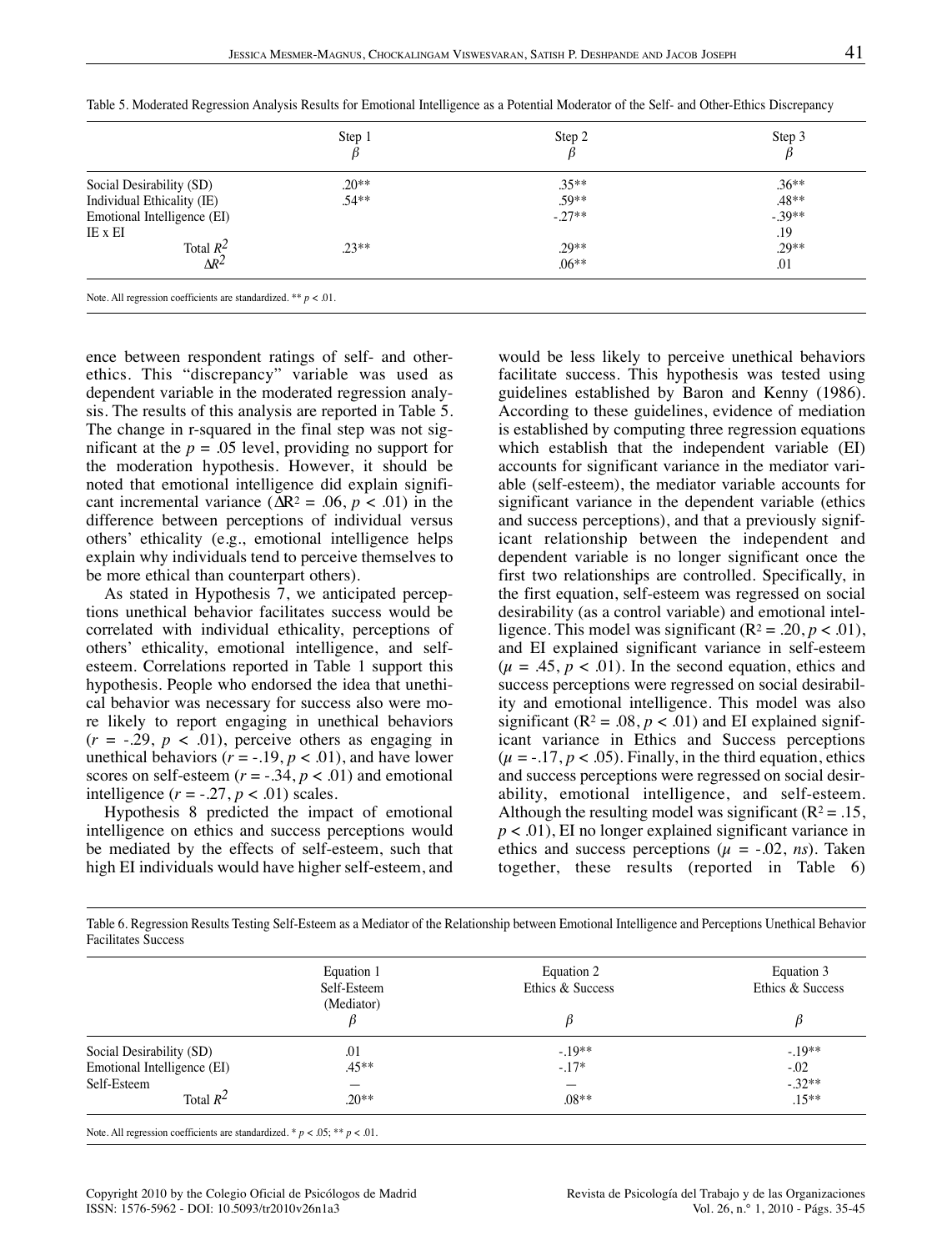provide evidence of mediation and support for hypothesis 8.

In sum, our results suggest (1) unethical individuals are likely to perceive others are also unethical, (2) even unethical individuals perceive themselves to be more ethical than others, (3) emotional intelligence explains unique variance in ethics perceptions and individual ethicality, (4) emotional intelligence helps explain why individuals tend to perceive themselves as more ethical than others, (5) individuals who perceive unethical behavior is necessary for success are more likely to engage in unethical behavior and believe others are also engaging in unethical behavior, (6) individuals who perceive unethical behavior is necessary for success are likely to have lower self-esteem and lower emotional intelligence, and (7) the relationship between emotional intelligence and ethics and success perceptions is fully mediated by self-esteem.

## **Discussion**

Perceptions of ethics are worthy of examination due to their implications for the incidence of unethical behaviors in a variety of contexts (Morgan, 1993). Research suggests employee perception that others are engaging in unethical behaviors is instrumental to decisions regarding whether to engage in unethical workplace behaviors themselves (Bersoff, 1999; Terpstra et al., 1993). We explored the role of emotional intelligence in individual ethicality and ethics perceptions, specifically perceptions others are regularly engaging in unethical behaviors and perceptions unethical behaviors facilitate success. Overall, our results suggest emotional intelligence has implications for the level of individual's ethicality and is predictive of perceptions of others' ethics. Although we did not find support for our hypothesis that emotional intelligence explains why there is often a difference between self- and other-ethics perceptions (e.g., why individuals tend to believe they are more ethical than their counterpart others), we did find evidence that emotional intelligence explains incremental variance in perceptions of others' ethicality, over and above that which is explained by individual ethicality. Perceptions of others' ethicality have been shown to influence whether individuals feel they too should/ could act unethically in a given situation (McDonald & Zepp, 1988; Morgan, 1993; Newstrom & Ruch, 1975; Vitell & Davis, 1990). Our findings suggest high EI employees may be less likely than low EI employees to feel they must compromise their own ethics to compete with unethical counterpart others. Rather, since high EI employees are more adept at sensing and acknowledging their own and others' emotions and actions and using this information to inform purposeful action (Law et al., 2004), they are more likely to consider other (potentially more relevant) contextual cues when determining the usefulness and ethicality of engaging in a questionable action.

One of our more interesting findings was that the effect of emotional intelligence on ethics and success perceptions is fully mediated by self-esteem. Specifically, high EI individuals appear to be less likely to perceive unethical behaviors as necessary tool for gaining a competitive advantage. This relationship appears to be a function of self-esteem. Specifically, our results indicate that high EI individuals tend to have higher self-esteem. This finding is consistent with research by Schutte et al. (2002) who found higher emotional intelligence was associated with a higher positive mood and a higher self-esteem. More importantly, this relationship was found to be stable even in the face of negative events. High self-esteem individuals are more confident in their abilities to perform in ways that will yield desired outcomes, and are therefore less likely to feel they must compromise their ethical standards in the name of success. Low EI individuals, on the other hand, are less competent and less successful in social interactions (due to their lower ability to recognize, regulate, and utilize emotions and emotion-focused behaviors). Perpetual poor social performance is a prime instigator of low self-esteem (e.g., Rosenberg, 1965). As such, low EI individuals are more likely to have low self-esteem. Low self-esteem individuals typically lack confidence in their own skills and abilities. In order to be successful, they may feel they need to behave in unethical ways in order to gain a competitive advantage over their counterparts. When combined with a tendency for low EI individuals to report lower individual ethicality and stronger beliefs others are engaging in far worse actions, this finding suggests low EI individuals may actually feel justified in their use of these unethical tactics. This finding supports the Gundlach et al. (2003) model wherein EI is thought to contribute to the development of generalized self-efficacy beliefs through a pattern of successful social and task performance brought about by higher self-awareness and higher control of emotions and emotion-focused behaviors (cf. Bandura, 1997; Mayer & Salovey, 1997). Clear implications of this finding include the importance of raising levels of emotional intelligence in the workplace and increasing task-related self-efficacy so that unethical behaviors that may facilitate success will be deemed less vital by workers who would normally have resorted to them.

#### **Implications for Research and Practice**

Organizations could realize cost savings, performance improvement, and wider profit margins if emotional intelligence could be enhanced within their workforce. Not only has emotional intelligence been tied to increased job performance and satisfaction (Joseph & Newman, 2010; Van Rooy & Viswesvaran,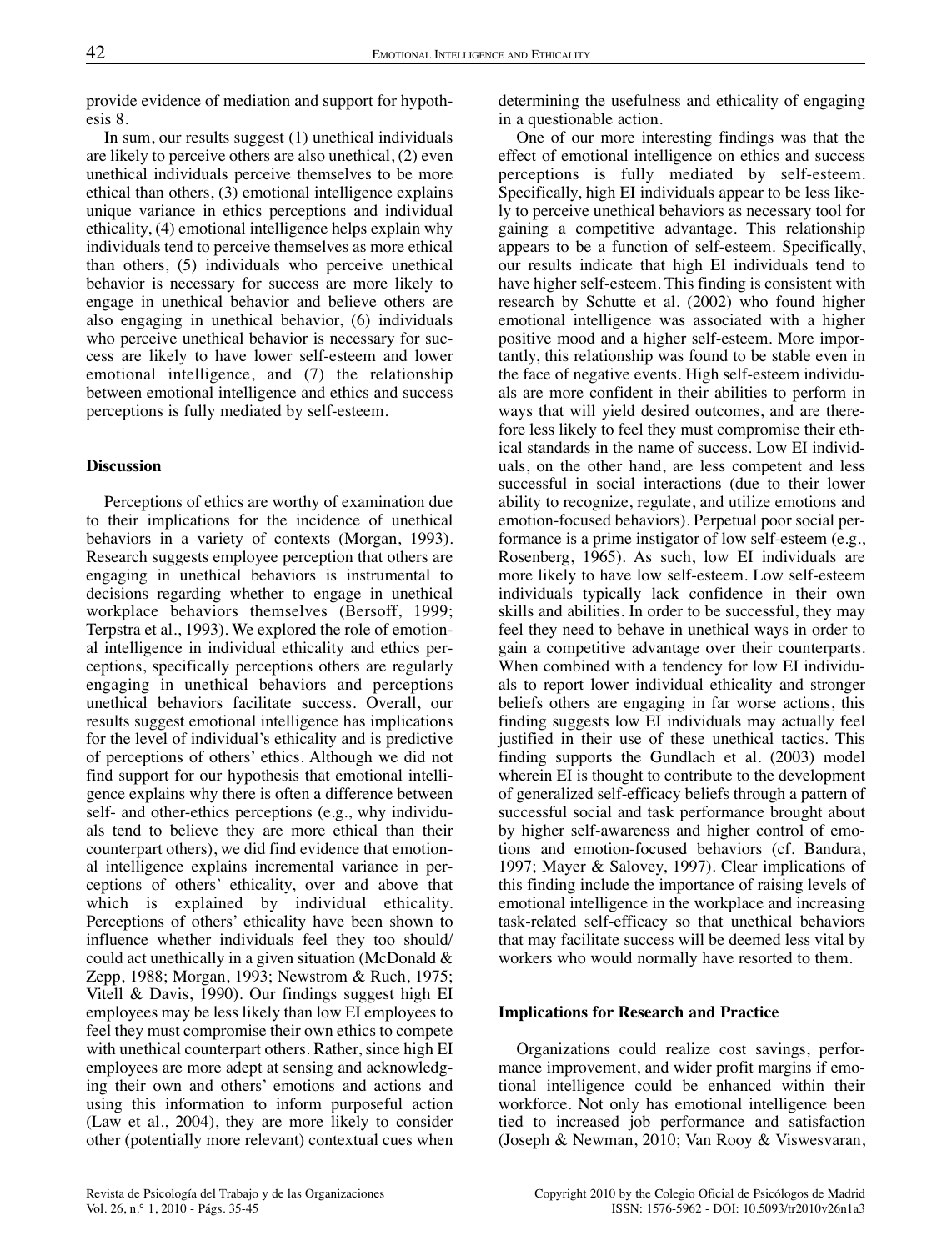whistleblowing and investigation process (Gundlach et al., 2003; Miceli & Near, 1985). Rather, many potential whistleblowers withdraw claims prior to the initiation of an investigation. Future research might explore the role of emotional intelligence in improving the success of whistleblowing claims.

On a related note, emotional intelligence may also play a role in the incidence of retaliation against whistleblowers. Specifically, low EI individuals, who are more likely to believe the extent of unethical behavior around them is high and to be more unethical themselves, may have little patience for a whistleblower and be more likely to retaliate against those making a claim. In this case, a low EI individual may perceive the whistleblower as breaking unspoken norms that support such behavior. Research in group dynamics indicates that a group member who is perceived to have deviated from the norms of the group often experiences retaliation from group members (Levine & Moreland, 1980).

# **Limitations**

One potential limitation to the generalizability of our research is our use of a student sample. While the use of a working sample may offer more clear applicability to unethical workplace behavior, research suggests practicing managers and student populations are similar in their perceptions of ethical issues (Lyonski & Gaidis, 1991). Importantly, our participants all had work experience (most were working currently) and were not asked to evaluate behaviors/situations that would likely be foreign to them (e.g., insider trading). In addition, recognizing the ethicality of behaviors is a decision-making process not specific to the work context (Low et al., 2000). The results of our t-test between working and non-working respondents reflect no difference in ethics perceptions.

Self-report questionnaires are particularly common to ethics research; however, research suggests respondents may be particularly sensitive to questions about ethics (Victor & Cullen, 1988). Given the nature of questions posed in ethics research (e.g., agreeing to statements like "I'd used a fake ID to purchase alcohol"), it is not surprising that social desirability response bias poses a threat to the validity of findings (Randall & Fernades, 1991). Though our study relied upon self-reports, we attempted to mitigate the effects of socially desirable responding by statistically controlling for respondent tendency toward socially desirable responding. We recognize this is not a panacea for the potential problems of self-report measures in ethics research, but other sources of integrity information also face potential limitations (e.g., supervisor reports are affected by halo error; Sackett & DeVore, 2001). Future research using other methods is needed to triangulate our findings.

2004), our findings suggest EI may also be linked with the incidence of unethical behavior in the workplace (e.g., counterproductive or deviant behaviors). Although emotional intelligence explains up to only four percent of the variance in individual ethicality (after controlling for social desirability), this effect may be large enough to generate significant improvements and savings for organizations that incorporate measures of emotional intelligence in selection systems and training initiatives. Importantly, integrity tests have had good success as predictors of both job performance and ethical workplace behaviors (Ones et al., 1993). Given recent controversy over the viability of using measures of EI within selection systems (i.e., regarding the adequacy to date of empirical evidence which supports that reasoning about emotions translates to volitional acts; Landy, 2005; Locke, 2005), integrity tests may be more direct measures of ethicality for selection systems. Nonetheless, to the extent that emotional intelligence is malleable (cf. Dulewicz & Higgs, 1999), interventions aimed at enhancing employee emotional intelligence may be successful in reducing the prevalence of unethical workplace behavior. Further, to the extent low self-esteem workers could be targeted for training to increase relevant taskrelated self-efficacy (so they would feel less of a need to utilize unethical behaviors to gain a competitive advantage), the prevalence of, and the justification for, unethical workplace behavior may be reduced.

From a decision-making perspective, emotional intelligence may improve our understanding of why individuals choose to engage in unethical behavior. Research suggests most individuals believe others are less ethical than themselves (Tyson, 1990). Such perceptions may fuel justifications for engaging in unethical acts (e.g., "Everyone else is doing this, so how else can I compete?"). The results of this research suggest high EI individuals may be less prone to these perceptions. Though high EI individuals still tend to believe others are more unethical than they are, they tend to rate the level of others' integrity higher than do low EI individuals.

Finally, given the apparent role of emotional intelligence in ethicality and ethical perceptions, future research may benefit from an examination of the role of emotional intelligence in the whistleblowing process and in the incidence of retaliation against whistleblowers. High EI individuals appear to have a stronger sense of integrity than do low EI individuals. In addition, high EI individuals are less likely to believe that all others are engaging in questionable acts. These perceptions, in combination with a keener awareness of others' emotions and a better sense of the origin of others' behaviors, may improve the potential that an individual will report incidents of wrongdoing. Furthermore, whistleblowing research indicates that whistleblowers are not always willing or able to see their reports of wrongdoing through all stages of the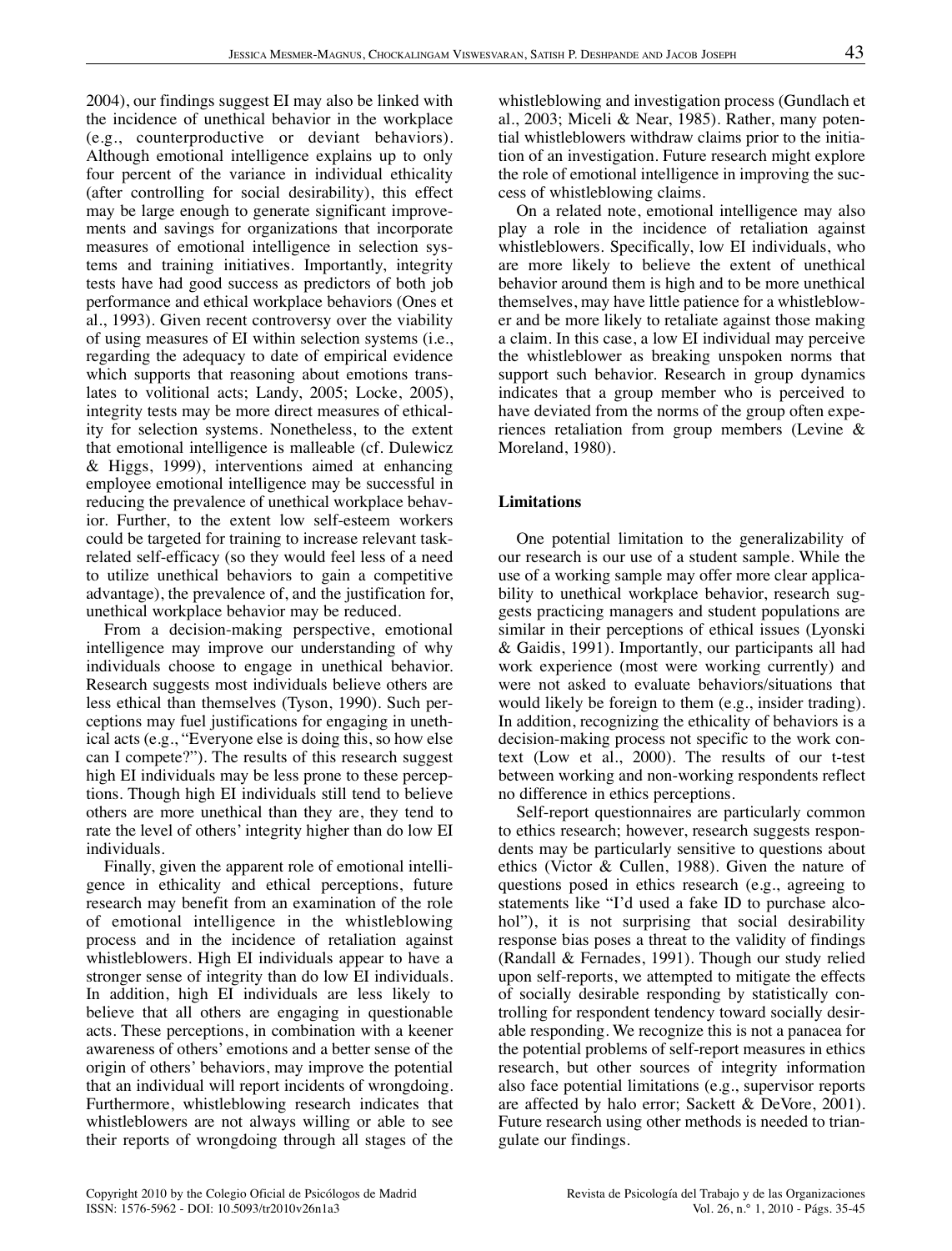As with all survey research, there is the potential mono-method bias may threaten the validity of our findings (Shadish, Cook, & Campbell, 2002). Future research might use other indices of key study variables to replicate the results reported here. However, given the nature of this research, it is often difficult to assess ethicality and emotional intelligence in other ways. Interviews and spouse/other ratings of emotional intelligence may be viable tools.

#### **Conclusion**

Emotional intelligence has received much attention in the academic literature. Research suggests employees high in emotional intelligence are better performers on the job, more satisfied with their work context, less likely to experience burnout, better able to adjust to changing work conditions, more adept at engaging the diverse workforce, and better team members (cf. Goleman, 1995; VanRooy & Viswesvaran, 2004). Our research suggests emotional intelligence may also be a significant predictor of individual ethicality, perceptions of others' ethicality, and perceptions that unethical behavior facilitates success. Emotional intelligence explains variance in perceptions of others' ethicality and ethics and success perceptions over and above that which may be explained by individual ethicality alone. The perception that others are engaging in unethical actions is known to have implications for an individual's decision to behave unethically (Morgan, 1993; Tyson, 1990). Our research suggests high EI individuals may be less prone to this error. This study provides additional support to the idea that enhancing emotional intelligence in the workplace may offer significant benefit to organizational productivity.

#### **References**

- Baker, T. L., Hunt, T. G., & Andrews, M. C. (2006). Promoting ethical behavior and organizational citizenship behaviors: The influence of corporate ethical values. *Journal of Business Research, 59*(7), 849-857.
- Bandura, A. (1997). *Self-efficacy: The exercise of control.* New York: Freeman and Company.
- Baron, R. M., & Kenny, D. A. (1986). The moderator-mediator variable distinction in social psychological research: Conceptual, strategic, and statistical considerations. *Journal of Personality and Social Psychology, 51,* 1173- 1182.
- Bersoff, D. M. (1999). Why good people sometimes do bad things: Motivated reasoning and unethical behavior. *Personality and Social Psychology Bulletin, 25,* 28-39.
- Carlson, D. S., Kacmar, K. M., & Wadsworth, L. L. (2002). The impact of moral intensity dimensions on ethical decision making: Assessing the relevance of orientation. *Journal of Managerial Issues, 14,* 15-30.
- Cohen, J., & Cohen, P. (1983). *Applied multiple regression/ correlation analysis for the behavioral sciences* (2nd Ed.). Hillsdale, NJ: Erlbaum.
- Davis, K., & Frederick, W. C. (1984). *Business and society: Management, public policy, ethics,* 5th Ed. New York: McGraw-Hill.
- Dulewicz, W., & Higgs, M. (1999). Can emotional intelligence be measured and developed? *Leadership and Organization Development Journal, 20,* 242-252.
- Fang, M. L. (2006). Evaluating ethical decision-making of individual employees in organizations – An integration framework. *The Journal of American Academy of Business, Cambridge, 8,* 105-112.
- Festinger, L., Schachter, S., & Back, K. (1950). *Social Pressures in Formal Groups.* New York: Harper.
- Fishbein, M., & Ajzen, I. (1975). *Belief, attitude, intention, and behavior: An introduction to theory and research.* Reading, MA: Addison-Wesley.
- Fox, S. & Spector, P. E. (2000). Relations of emotional intelligence, practical intelligence, general intelligence, and trait affectivity with interview outcomes: It's not all "G". *Journal of Organizational Behavior, 21,* 203-220.
- Goleman, D. (1995). *Emotional intelligence: Why it can matter more than IQ.* New York: Bantam.
- Greenberger, D. B., Miceli, M. P., & Cohen, D. J. (1987). Opportunists and group norms: The reciprocal influence of whistle-blowers and co-workers. *Journal of Business Ethics, 6,* 527-542.
- Grover, S. L. (2005). The truth, the whole truth, and nothing but the truth: The causes and management of workplace lying. *Academy of Management Executive, 19,* 148-157.
- Gundlach, M. J., Douglas, S. C., & Martinko, M. J. (2003). The decision to blow the whistle: A social information processing framework. *Academy of Management Review*, 28, 107-123.
- Gundlach, M. J., Martinko, M. J., & Douglas, S. C. (2003). Emotional intelligence, causal reasoning, and the selfefficacy development process. *The International Journal of Organizational Analysis, 11,* 229-246.
- Hoffman, M. L. (1984). Empathy, its limitations, and its role in a comprehensive moral theory. In J. Gewirtz & W. Kurtines (Eds.), *Morality, moral development, and moral behavior* (pp. 283-302). New York: Wiley.
- Joseph, D. L., & Newman, D. A. (2010). Emotional intelligence: An integrative meta-analysis and cascading model. *Journal of Applied Psychology, 95,* 54-78.
- Kohlberg, L. (1984). *Essays on moral development (Vol. 2): The psychology of moral development.* New York: Harper & Row.
- Latane, B. (1981). The psychology of social impact. *American Psychologist, 36,* 343-356.
- Law, K. S., Wong, C. S., & Song, L. J. (2004). The construct and criterion validity of emotional intelligence and its potential utility for management studies. *Journal of Applied Psychology, 89,* 483-496.
- Lawson, R. A. (2004). Is classroom cheating related to business students' propensity to cheat in the "real world"? *Journal of Business Ethics, 49,* 189-199.